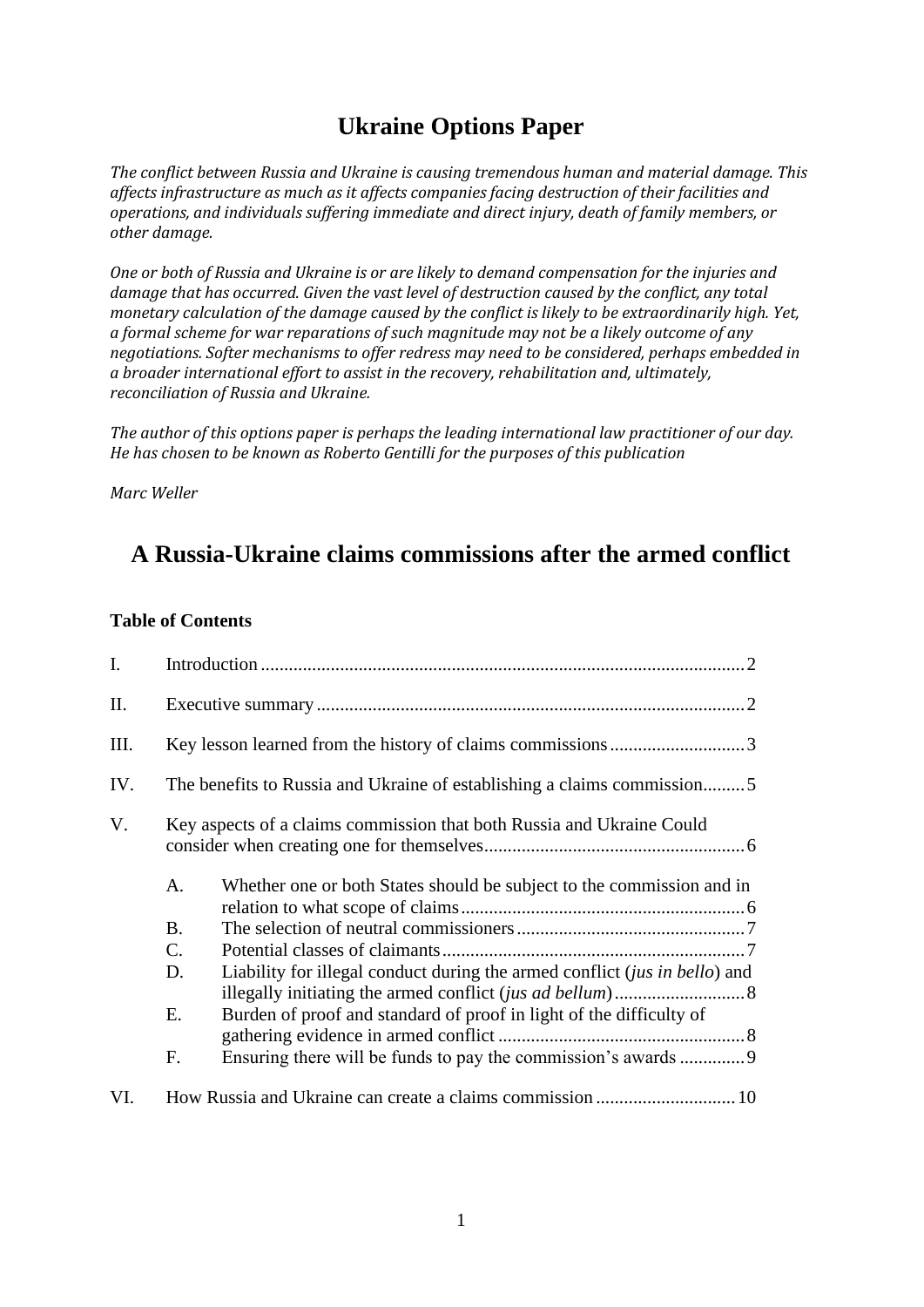#### <span id="page-1-0"></span>**I. INTRODUCTION**

- 1. There will be benefits to both Russia and Ukraine of establishing a 'claims' commission' as part of a post-conflict peace process. Reference here to a 'claims commission' is to a standing international adjudicative body with a mandate to resolve financial claims for damages arising out of an armed conflict. Such a claims commission could decide upon claims for damages brought by the two States themselves, other States, private entities, individuals or a combination of any of these. This analysis sets out how both sides may jointly agree to structure a claims commission that suits their needs.
- After this introduction and an executive summary (in **Section II**), **Section III**  describes key lessons learned from the history of claims commissions. **Section IV**  explains the benefits to Russia and Ukraine of creating a claims commission. **Section V** discusses key issues that Russia and Ukraine may wish to consider, should they decide to create a claims commission. **Section VI** describes how Russia and Ukraine can go about establishing a claims commission.

#### <span id="page-1-1"></span>**II. EXECUTIVE SUMMARY**

- Russia and Ukraine may wish to establish a claims commission as part of a comprehensive peace plan. A claims commission could resolve the claims of the two States and their nationals (and potentially even third parties) arising out of the armed conflict in Ukraine.
- A claims commission would bring benefits to both Russia and Ukraine. A claims commission is an apolitical, independent, neutral body that enables reparations to be given by States to claimants in the form of quantified damages. It can help claimants, and their respective States, rebuild mutual confidence, re-integrate States into the community of States by allowing the reaffirmation of commitment to the rule of law without admitting any violation and provide compensation, particularly to individuals, without any admission of a violation of the laws of war as such. It can also demonstrate both States' commitment to peaceful co-existence and mitigate animosity that has developed between their civilian populations. The findings of a claims commission can serve reparative justice, without assigning criminal wrongdoing. And
	- 2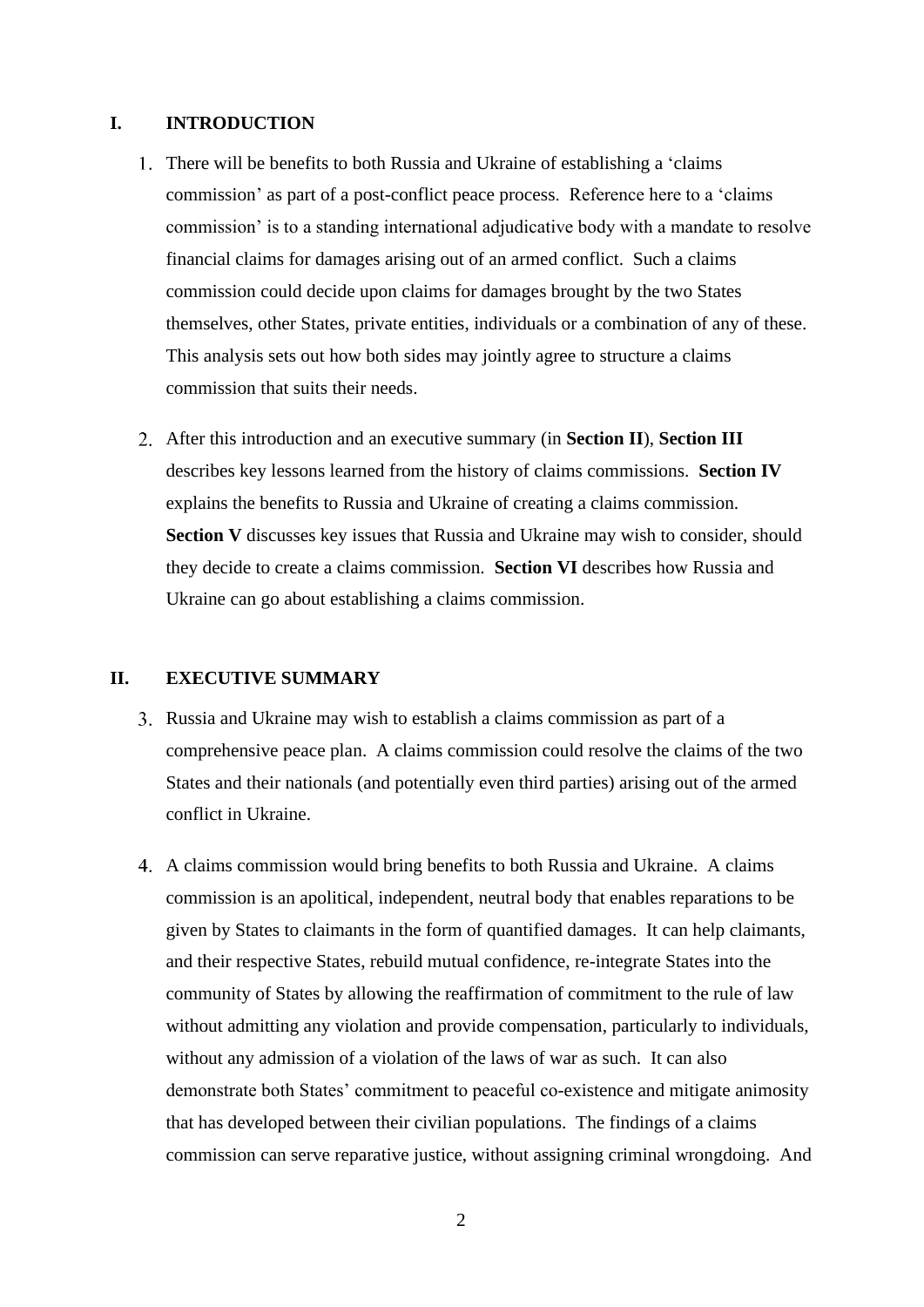parties to a claims commission can agree that that process is the only process that they or their nationals can use to seek any form of reparations from each other, thus drawing a line under that aspect of their relationship and providing legal and diplomatic "closure" for each of them.

- Russia and Ukraine could structure a claims commission to address concerns, such as limiting the total amount of potential damages; encouraging out-of-court settlement of particularly sensitive claims; and confidentiality of evidence and proceedings.
- If Russia and Ukraine establish a claims commission, they should pay careful attention to:
	- a. Whether the commission will decide claims against one or both States;
	- b. How to select neutral commissioners;
	- c. Who can bring claims (e.g., only the two States; other States; private entities; nationals (and perhaps even others));
	- d. Whether a claims commission will consider either State's liability for unlawfully initiating the armed conflict (*jus ad bellum*) or be limited only to claims arising out of conduct during the war (*jus in bello*);
	- e. The evidentiary burden of proof and the standard of proof, bearing in mind the difficulties of obtaining evidence in an armed conflict;
	- f. Ensuring there are funds to pay for the administration of the claims commission and also the claims commission's awards, including enabling other actors in the international community to donate to a compensation fund; and
	- g. Clarity as to whether the claims commission is the only avenue available to them and their nationals to seek reparations from either State.
- History shows that, to be successful, a claims commission must have an unambiguous mandate, effective procedures and a way to ensure that its awards are paid.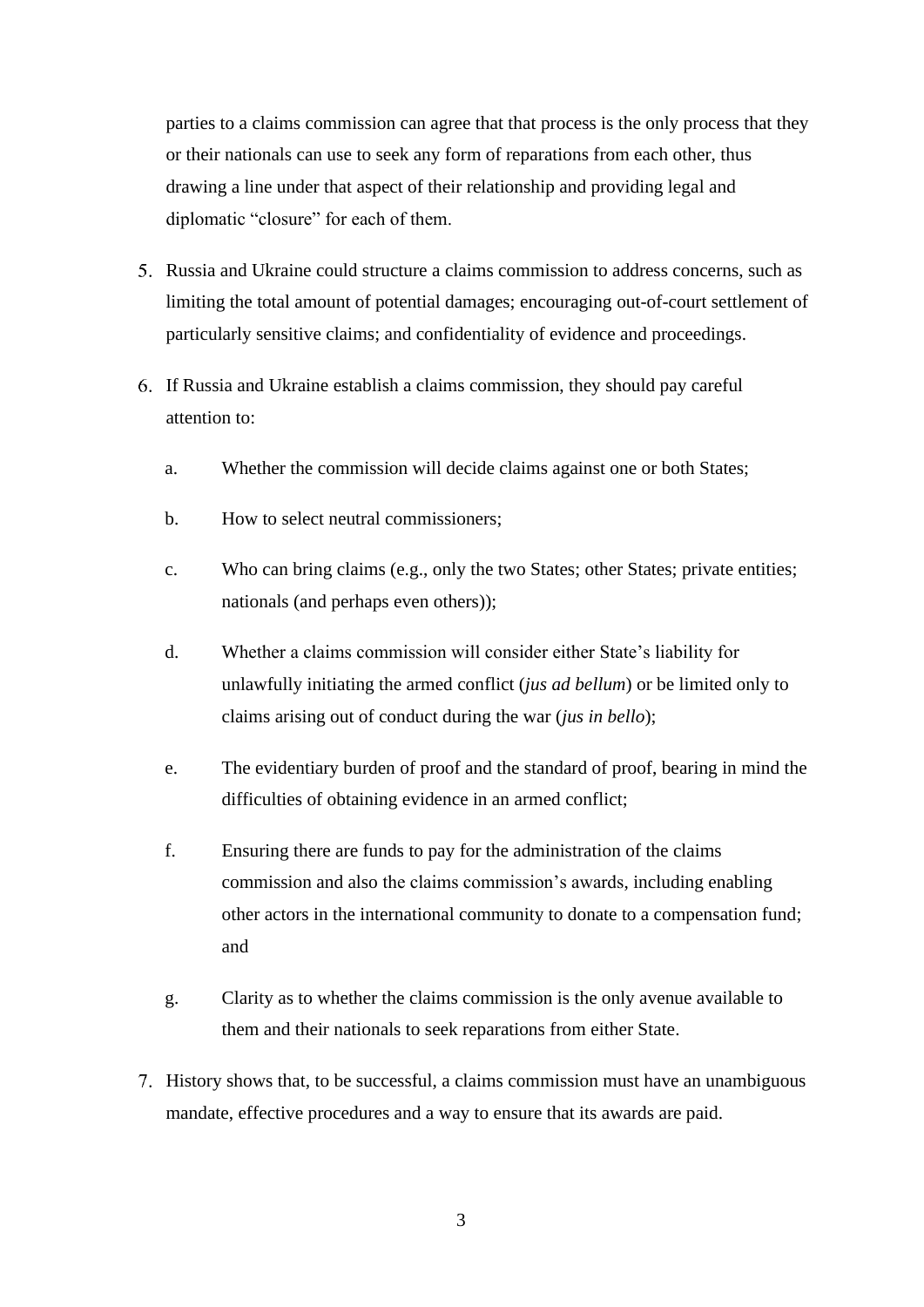After considering all these issues, a claims commission can be created with a clear mandate, with suitable administration and funding, and an indication of its scope, location and duration.

#### <span id="page-3-0"></span>**III. KEY LESSON LEARNED FROM THE HISTORY OF CLAIMS COMMISSIONS**

- The most important lesson learned from previous claims commissions is that they are most effective if they have an unambiguous mandate, effective procedures and a means of ensuring payment of their awards.
- Two early examples of claims commissions are found in the 1794 Jay Treaty between Great Britain and the United States. It was signed to avert armed conflict between the two States, following the American Revolutionary War. That treaty established: (a) a commission to award damages to British creditors; and (b) a commission to award damages to either country's nationals for the seizure of ships at sea. The first commission failed because its mandate was ambiguous. The second commission was more successful.
- Claims commissions have been established after many subsequent armed conflicts. This includes the 1883 Chile-Peru Mixed Claims Commission and the 1884 Bolivia-Chile Mixed Claims Commission, both established after the 1879-1884 Saltpetre War; the 1919 Reparations Commission of the Treaty of Versailles, established after World War I; and 1923 Mexico-US General Claims Commission, established after the 1910- 1920 Mexican Revolution.
- 12. Many of these historical claims commissions were not successful either in reducing tensions between the States involved or in providing reparations. Their mandates were unclear. Their procedures were complex. Awards were not paid. Thus, claims commissions had fallen out of the favour of States by the end of World War II. In place of compensation commissions, after World War II, the defeated Axis States were required to make lump sum payments to other States as reparations.
- 13. In the modern era, claims commissions have had a revival and are considered successfully to have reduced tensions between States and provided reparations. Learning from the past, States have ensured that recent compensation commissions'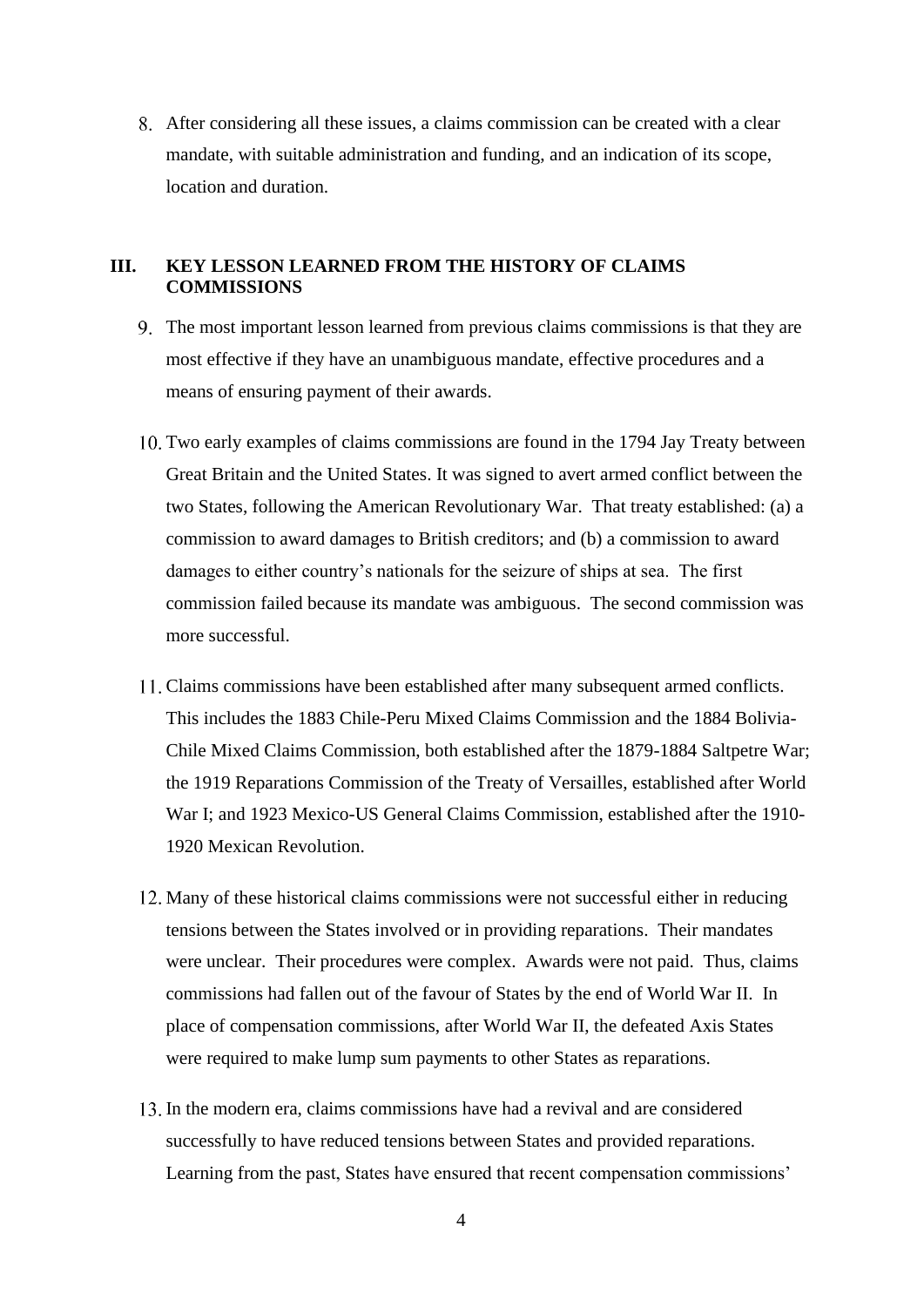mandates are clearer, their procedures are more effective and they have means to ensure payment of awards. This includes:

- a. The Iran-US Claims Tribunal, established after Iran-US relations collapsed following the 1979 Iranian revolution;
- b. The United Nations Compensation Commission, established after Iraq's 1990 invasion of Kuwait;
- c. The Eritrea-Ethiopia Claims Commission, established after the 1998-2000 Eritrea-Ethiopia conflict; and
- d. The Commission for Real Property Claims of Refugees and Displaced Persons, established after the 1992-1995 Bosnian War.

## <span id="page-4-0"></span>**IV. THE BENEFITS TO RUSSIA AND UKRAINE OF ESTABLISHING A CLAIMS COMMISSION**

- Russia and Ukraine could structure a claims commission to address their individual concerns, such as limiting the total amount of potential damages; encouraging out-ofcourt settlement of particularly sensitive claims; confidentiality of evidence and proceedings; and contributions to a compensation fund from the international community. A post-armed conflict claims commission would have potential benefits for Russia and Ukraine, including:
	- a. Creating an apolitical, independent, neutral body that enables reparations to be given by both States to claimants in the form of quantified damages without political rhetoric;
	- b. Demonstrating both States' commitment to peaceful co-existence and the rule of law;
	- c. Rebuilding mutual confidence;
	- d. Re-integrating into the international community by a mutual reaffirmation of their commitment to the rule of law;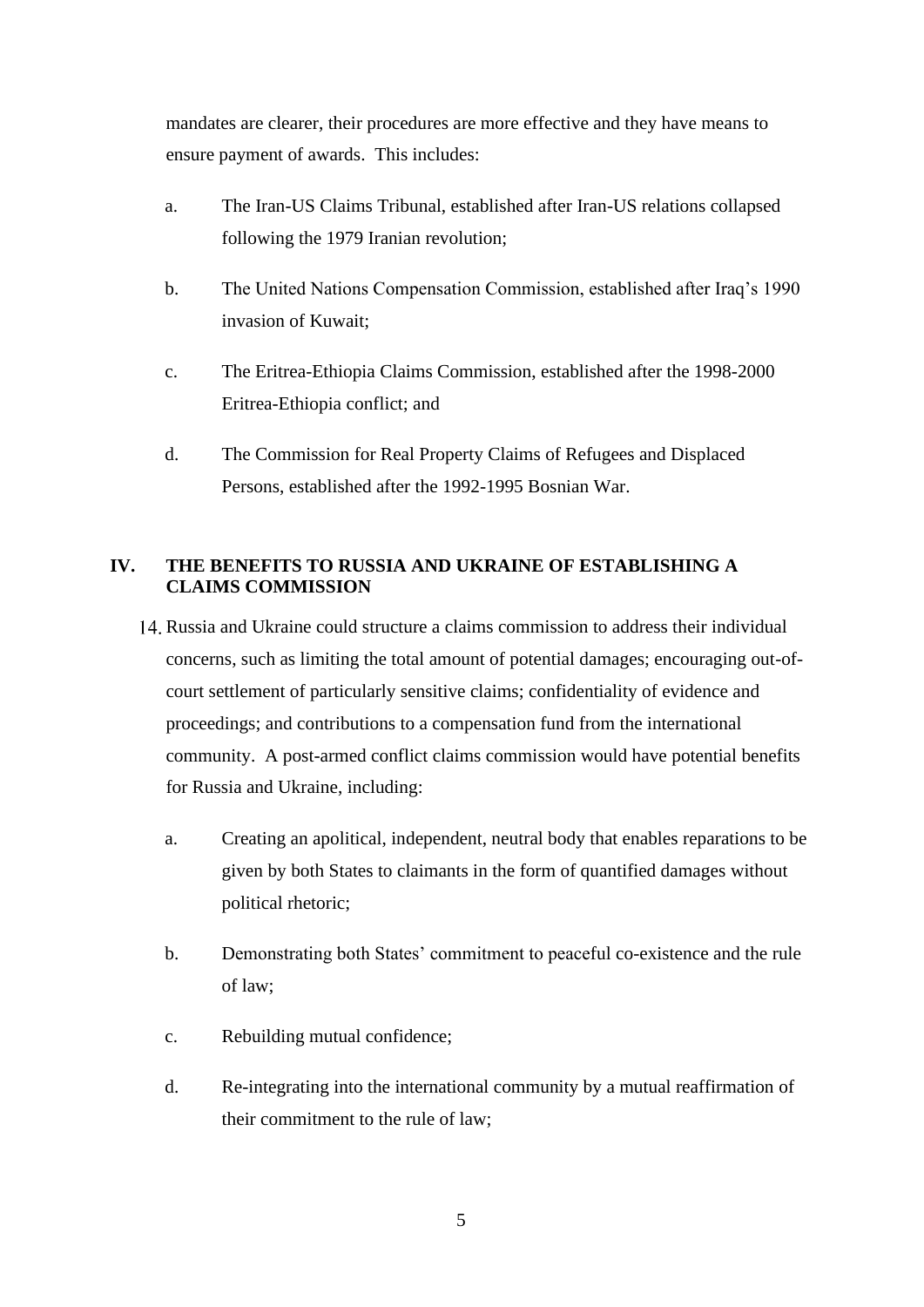- e. Enabling compensation to be paid, particularly to individuals, in a balanced, even-handed and fair way;
- f. Reducing animosity between civilian populations;
- g. Providing reparative justice without any admission of criminality;
- h. Providing financial assistance to the payment of compensation by enabling contributions to a compensation fund to be made by members of the international community; and
- i. Allowing certainly that the claims commission is the only process that they or their nationals can use to seek any form of reparations from each other.
- Russia and Ukraine can structure a claims commission to address sensitive concerns each might have. For example:
	- a. They can ensure that the selected commissioners are mutually acceptable and neutral individuals;
	- b. They can define the type of claims that can be brought, so as to ensure that claims they or their nationals might want to bring will be heard;
	- c. Total compensation can be limited or modified, or paid in instalments, to prevent it from being onerous;
	- d. Claimants can be required or encouraged to attempt consultations or amicable settlement before final proceedings, which is useful to resolve sensitive cases;
	- e. The evidence, procedures and awards can be kept confidential, in whole or in part; and
	- f. Russia and Ukraine can renounce any other method of seeking reparations for themselves or their nationals.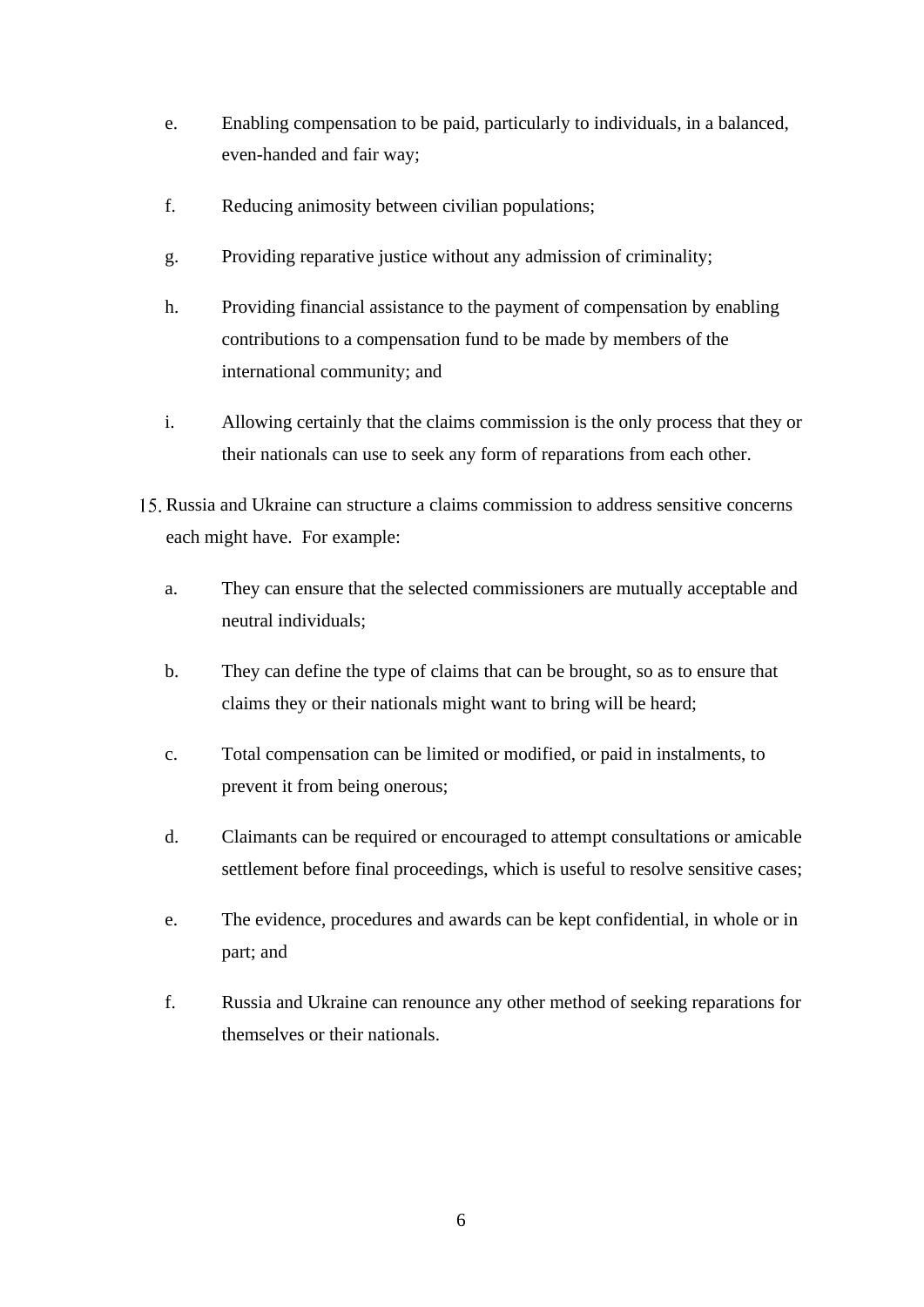#### <span id="page-6-0"></span>**V. KEY ASPECTS OF A CLAIMS COMMISSION THAT BOTH RUSSIA AND UKRAINE COULD CONSIDER WHEN CREATING ONE FOR THEMSELVES**

Key aspects of a claims commission include: (a) whether one or both States should be subject to the commission and in relation to what scope of claims; (b) the selection of neutral commissioners; (c) potential classes of claimants; (d) determining liability for illegal conduct during the armed conflict (*jus in bello*) and/or illegally starting the armed conflict (*jus ad bellum*); (e) the burden of proof and the standard of proof in light of the difficulty of gathering evidence in armed conflict; and (f) ensuring there will be funds to pay the commission's awards.

#### <span id="page-6-1"></span>**A. Whether one or both States should be subject to the commission and in relation to what scope of claims**

- Under public international law, every State should pay full compensation for any breach of international law for which it is responsible.<sup>1</sup> However, a State cannot be forced, without its consent, to appear before a tribunal or pay its award, including a claims commission. States can therefore lawfully limit the scope and power of a claims commission as conditions of their consent. This can include which of the States that is creating the claims commission will appear as a respondent and what are the scope of claims that can be brought against each.
- Russia and Ukraine can decide whether one or both of them should be subject to a claims commission and in relation to what claims. Only Iraq was required to face claims for damages at the United Nations Compensation Commission. Both Eritrea and Ethiopia faced claims, under different categories of claim only certain of which were actually mutual, at the Eritrea-Ethiopia Claims Commission.<sup>2</sup>

#### **B. The selection of neutral commissioners**

<span id="page-6-2"></span>To be effective and legitimised for both States, a claims commission needs to have commissioners who are (a) genuinely knowledgeable about public international law;

<sup>1</sup> *See* Articles on Responsibility of States for Internationally Wrongful Acts, adopted in 2001, Article 34.

<sup>&</sup>lt;sup>2</sup> See Agreement between the Government of the Federal Democratic Republic of Ethiopia and the Government of the State of Eritrea ("**Algiers Agreement**"), 18 June 2000, Article 5(1).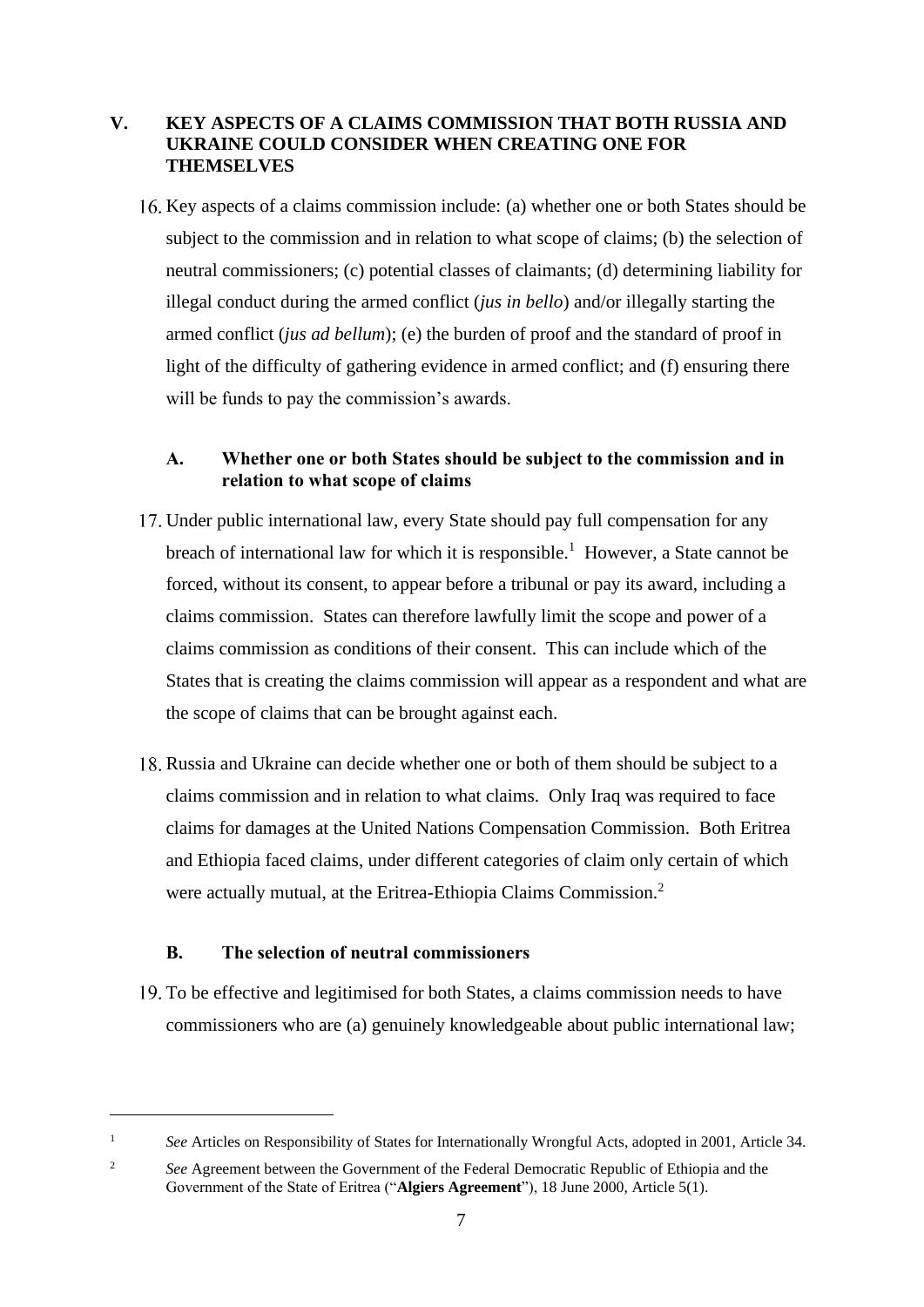(b) have experience in managing complex litigations and arbitrations; and (c) understand economic quantum valuation.

20. Russia and Ukraine may wish to ensure that all the commissioners are neutral and independent. Or they may wish only the presiding commissioners to be so.<sup>3</sup> It is usually too complicated politically for States to agree to a specific list of names for commissioners but this might be possible. They may also delegate the task of selecting commissioners to an international entity, like the UN Secretary-General<sup>4</sup> or the International Court of Justice or a third State in which both have confidence.

#### **C. Potential classes of claimants**

<span id="page-7-0"></span>Russia and Ukraine can define the classes of claimants entitled to bring claims to the commission. One option is for each State to raise all claims against the other directly. This is what Eritrea and Ethiopia decided to do. Alternatively, to help diffuse intergovernmental tensions, Russia and Ukraine can allow their own nationals to bring claims against the other State directly.<sup>5</sup> The Iran-US Claims Tribunal heard both types of claims.<sup>6</sup> Most expansively, third States and the nationals of third States may also be permitted to raise claims, if Russia and Ukraine thought that this was desirable.<sup>7</sup>

### <span id="page-7-1"></span>**D. Liability for illegal conduct during the armed conflict (jus in bello) and illegally initiating the armed conflict (jus ad bellum)**

22. Russia and Ukraine can decide the legal standards under which the claims commission can award compensation. In particular, the two States can limit the claims commission's mandate to awarding compensation for unlawful acts in the conduct of war (*jus in bello*) without allowing the commission to decide whether the armed conflict as a whole constituted unlawful aggression (*jus ad bellum*).

<sup>3</sup> *See* Iran-US Claims Tribunal Rules of Procedure, adopted 3 May 1983, Article 6(4).

<sup>&</sup>lt;sup>4</sup> *See*, for example, United Nations Compensation Commission Provisional Rules for Claims Procedure, adopted 26 June 1992 ("**UNCC Rules**"), Article 18(1); Algiers Agreement, Article 5(2) and (3); Dayton Peace Agreement ("**DPA**"), Bosnia and Herzegovina, Croatia and Yugoslavia, signed 14 December 1995, Annex 7, Article IX.

<sup>5</sup> *See* UNCC Rules, Article 5(1).

<sup>6</sup> *See* Claims Settlement Declaration, Iran-US, signed 19 January 1981, Article II(2).

<sup>7</sup> *See* UNCC Rules, Article 5(2).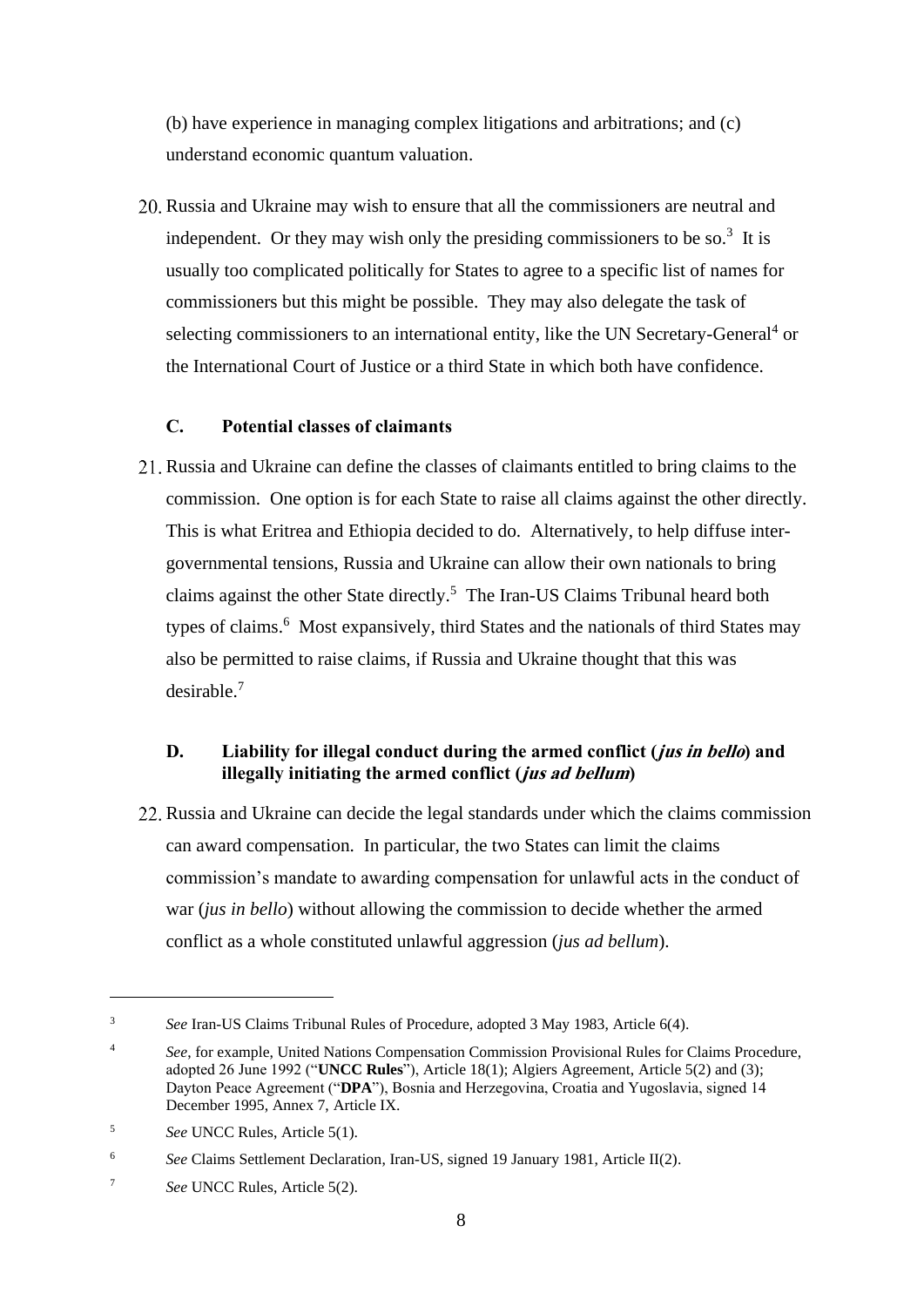Limiting the mandate of a claims commission to awarding damages to claimants who were harmed by unlawful conduct committed during the war (i.e., for military acts that violated international humanitarian law (*jus in bello*)) protects either State from being assigned blame for being the unlawful aggressor in the armed conflict. In such instances, only claimants who have suffered damage as a result of military activities that were in themselves unlawful will receive compensation. Claimants whose damage arose from military activities that were not unlawful *per se* but resulted from the prosecution of an allegedly unlawful war will be unable to claim compensation. This will necessarily limit the number of claimants who will receive compensation.

#### <span id="page-8-0"></span>**E. Burden of proof and standard of proof in light of the difficulty of gathering evidence in armed conflict**

- Two important aspects of international litigation proceedings are the burden of proof and the standard of proof. These mean which party must prove something and what kind of (and how much) evidence a claimant must provide to prove its case. Because claims arising out of armed conflicts are of "exceptional gravity", i.e., they involve allegations of the most disreputable crimes, the International Court of Justice has held that the must be proved by "evidence that is fully conclusive".<sup>8</sup>
- 25. On the other hand, States creating a compensation commission can set out in the relevant constitutional documents the commission's burdens and standards of proof. This allows flexibility for claimants, in recognition of the difficulty for claimants to gather evidence during and after an armed conflict. Thus, there are examples of claims commissions with a nuanced approach to issues of the burden of proof and the standard of proof, often adopting lighter "plausibility" standards.<sup>9</sup>
- If States participating in a claims commission process so choose, they can agree that all or certain categories of claims can be processed in a simplified way. This can be done either for individual claims or by taking all individual claims in a given category and making them mass claims. An example of the first type would be to agree that all claims to compensation for damage to personal real estate (housing) in urban areas (as

<sup>8</sup> *Application of the Convention on the Prevention and Punishment of the Crime of Genocide* (*Bosnia and Herzegovina v. Serbia and Montenegro*), 2007 I.C.J. 43, February 26, paragraph 209.

<sup>9</sup> *See* Rules of Procedure for the Claims Resolution Process of the Claims Resolution Tribunal for Dormant Accounts, adopted 15 October 1997, Article 22.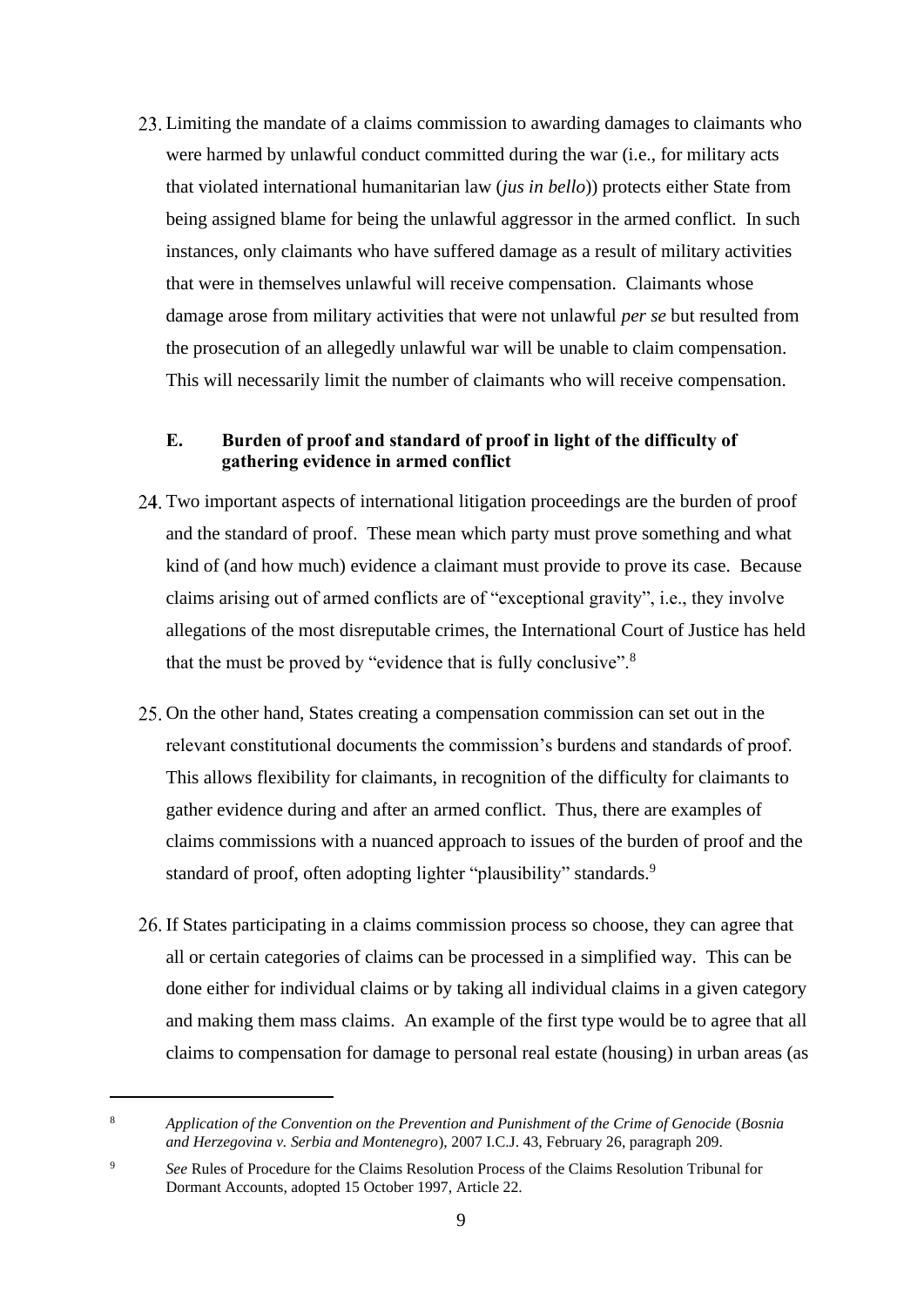may be defined) would be determined on an individualised yes-or-no basis as requiring substantially complete rebuilding at a fixed lump sum or as requiring partial rebuilding at a lesser fixed lump sum. An example of the second type would be to agree that all claims to real property damage in urban areas (as may be defined) would be collected by each State and presented *en masse* to the compensation commission on a cumulative total basis using the same fixed lump sums as above.

27. If Russia and Ukraine opted for such a simplified claims processing system, they could also agree to a simplified standard of proof for certain or all categories of claim. They could also choose to agree that certain categories of claim should be fasttracked. For example, claims related to rebuilding homes or civilian long-term medical care might be prioritised.

#### **F. Ensuring there will be funds to pay the commission's awards**

- <span id="page-9-0"></span>28. Russia and Ukraine can discuss how to ensure that there will be funds to pay a claims commission's awards. They might also seek external assistance from the international community, to help in providing a pool of funds against which successful claimants can draw.
- 29. One way to do so is to create an established account for such payments, into which funds are deposited. Funds for such accounts may come from:
	- a. Voluntary payments;  $^{10}$
	- b. Mandatory periodic payments from both States concerned;
	- c. A percentage of a State's oil and gas export profits (such as Iraq's in the case of the United Nations Compensation Commission);<sup>11</sup>
	- d. Third party States or otherwise from the international community (although this might be unlikely to be sufficient for a large-scale conflict);  $12$

<sup>10</sup> *See* DPA, Annex 7, Article XIV.

<sup>11</sup> *See* UNSC Res 705 (12 August 1991) UN Doc S/RES/705; UNSC Res 1956 (15 December 2010) UN Doc S/RES/1956, paragraph 3.

<sup>12</sup> *See* DPA, Annex 7, Article XIV.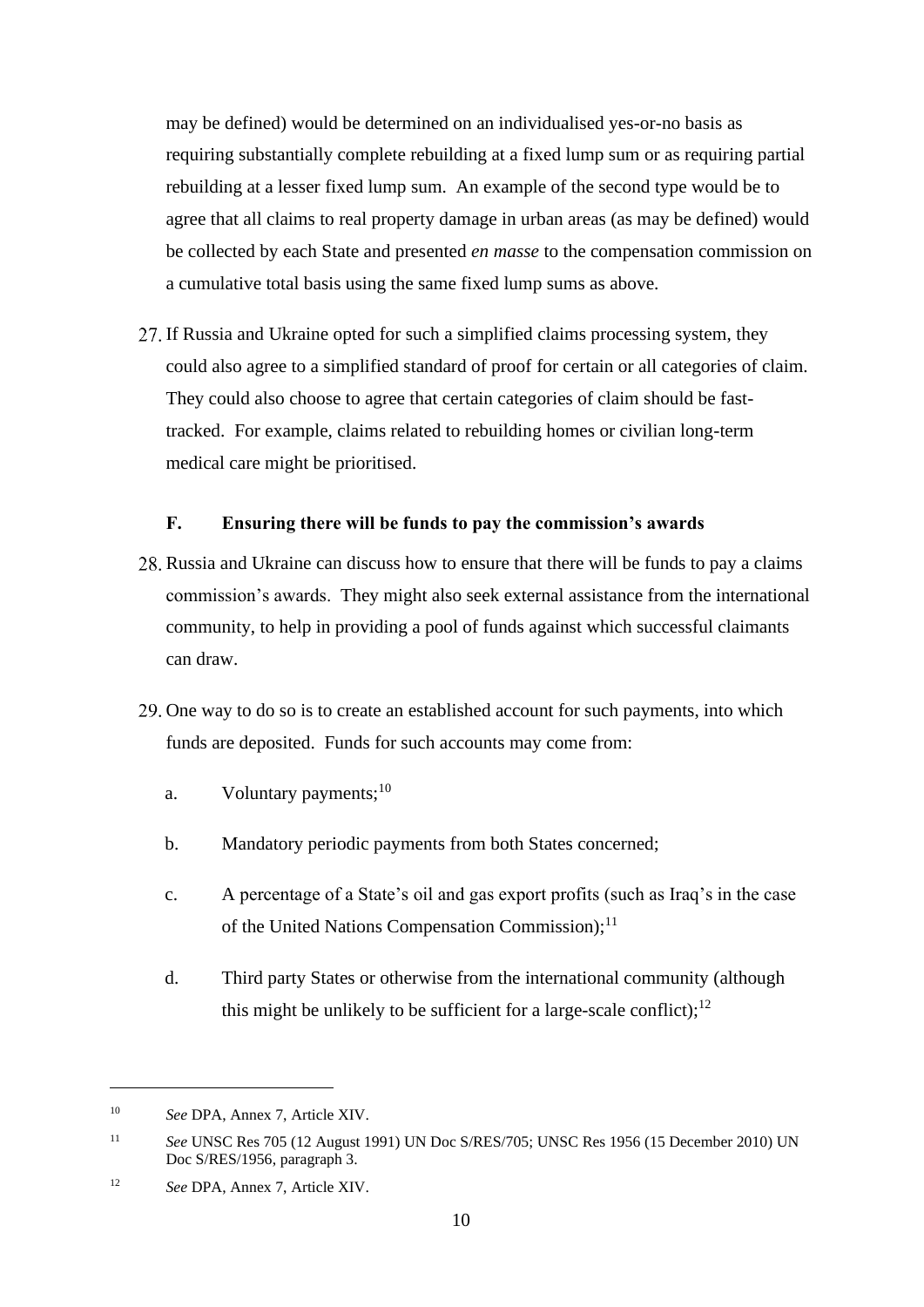- e. A portion of seized or frozen assets, perhaps in exchange for a return or unfreezing of the remainder.
- If Russia and Ukraine agreed to allow voluntary contributions into a compensation fund from the international community, they could thereby facilitate more fulsome compensation particularly to individual civilians in a way that reduced the burdens on their own State finances. It may also assist in diffusing various issues of blame, which might otherwise impede constructive dialogue about reparations. Indeed, if sufficient financial support were elicited from the international community, Russia and Ukraine might agree that they would both make significant contributions into a compensation fund initially and thereafter periodically topping up along with voluntary committed contributions from the international community.
- Additionally, if one State owes debts to the other, those debts could be set off against any compensation awarded against the latter State in favour of the former. Of course, Russia and Ukraine could alternatively agree that the awards of the claims commission must be paid when issued as a matter of international law, without establishing an account with funds to do so.
- Claims commissions can also be authorised to award restitution (or return) of property<sup>13</sup> and satisfaction (i.e., apology for the wrongful act).

## <span id="page-10-0"></span>**VI. HOW RUSSIA AND UKRAINE CAN CREATE A CLAIMS COMMISSION**

- If they decide to do so, Russia and Ukraine can create a claims commission through an international treaty.
- Ideally, the treaty would clearly establish forth the mandate, administrative secretariat, location, duration, funding, and terms for conclusion and all other details. The treaty can (but does not need to) set out details of the claims commission's procedures, such as:
	- a. How to file a claim;
	- b. How claims will be processed administratively;

<sup>13</sup> *See* DPA, Annex 7, Article XI.